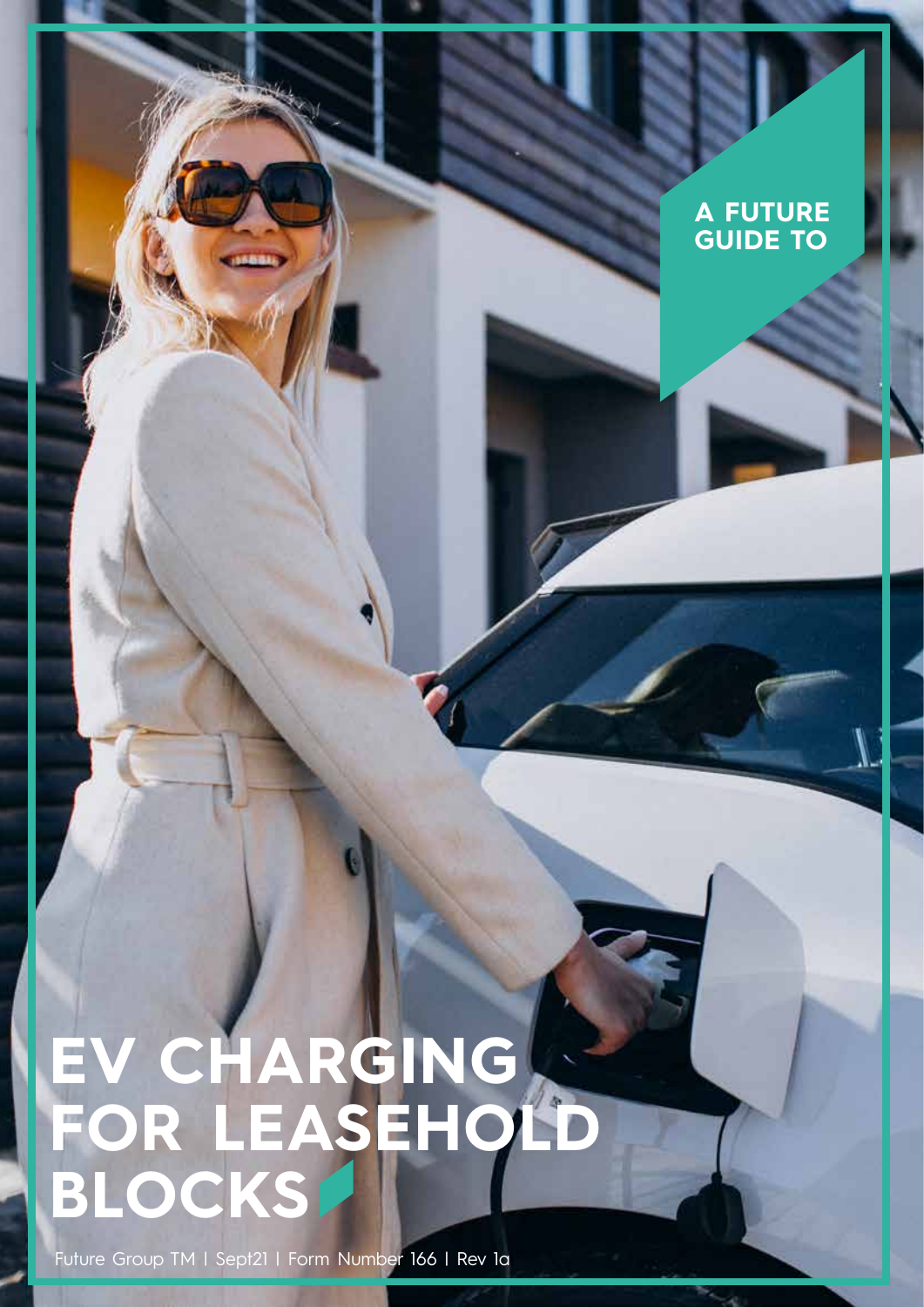# It's clear that **in the UK we are now at a tipping point for the take-up of electric vehicles.**

It's clear that in the UK we are now at a tipping point for the take-up of electric vehicles. By the end of May, there were nearly 260,000 pure-electric cars and more than 535,000 plug-in models on UK roads. Despite the pandemic, last year saw the biggest annual rise in the number of EV registrations – a staggering 66% increase on 2019 according to the Department of Transport. But the biggest obstacle to take-up after cost (which is coming down all the time) particularly for flat owners, is chargepoint availability.

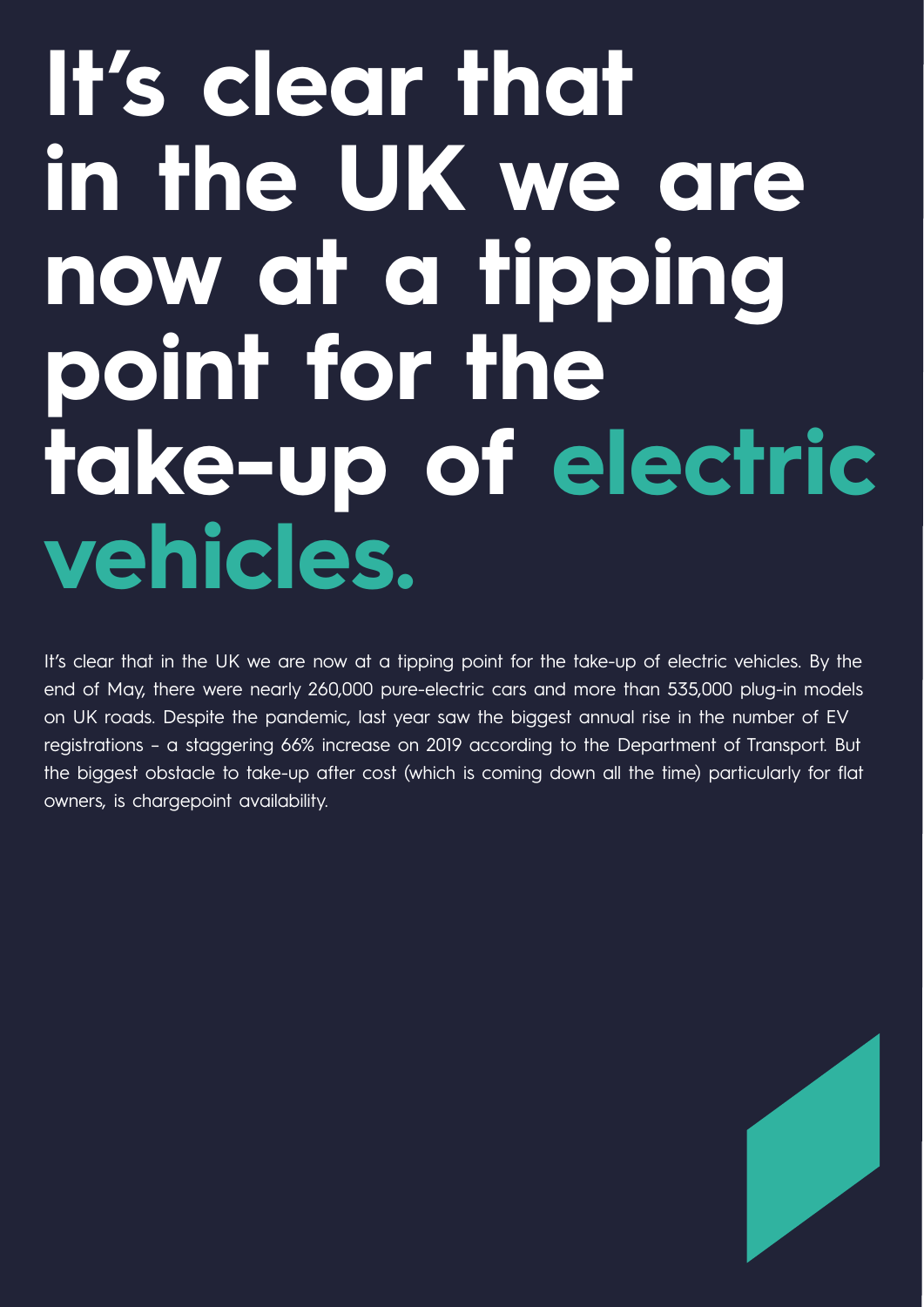# **START PLANNING NOW**

#### **If you get a call from a resident asking you to help them with installation of an EV Charging point, what should you do?**

As consultants with several years' experience of working with property managers in this area, we would strongly advise against allowing individuals to add/install single point chargers without a strategy in place that plans for future demand. If you install chargers piecemeal, then you are opening yourself up to all kinds of problems: chargers not communicating, multiple billing platforms, usage fund recovery. Not to put too fine a point on it – you are stepping into a world of pain.

Instead, we recommend your first step is to engage with the entire block and issue a questionnaire to determine other residents' appetite for transitioning to EV motoring; maybe conduct an online meeting to discuss options.

**"Just make sure not to spend time planning and building a solution that could become oversubscribed as soon as it's installed and commissioned."** 

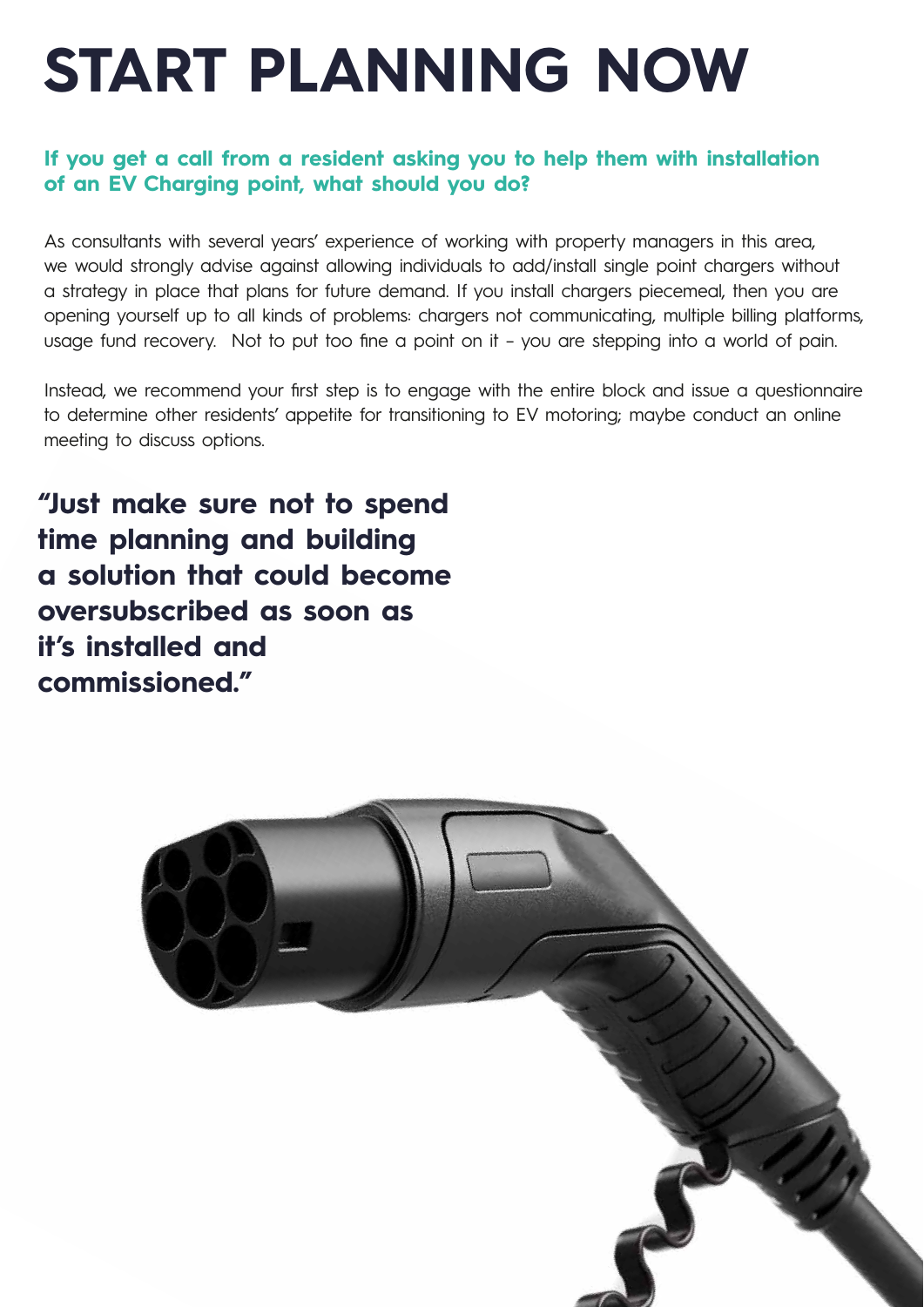#### **WILL THE LEASE ALLOW THE SYSTEM TO BE INSTALLED?**

**Anyone with responsibility for an existing development that wants to install charging points, needs to consider what is allowed under the lease. This will guide, shape and inform how the project can be successfully achieved.** 

#### **Important points to consider are:**

- Who are the parties to the lease?
- How owns the area where the charging point will be installed?
- How will the supply for the charging point be catered for?
- How are the costs going to be met for both installation, ongoing maintenance and also the electricity supply itself?
- Issues around service charge apportionment

Property managers will need to consider these issues even in the most basic developments and how the EV charging project is taken forward will be entirely dependent on the answers to these questions. Leasehold blocks are often complex, so you may need advice from a law firm specialising in residential blocks.

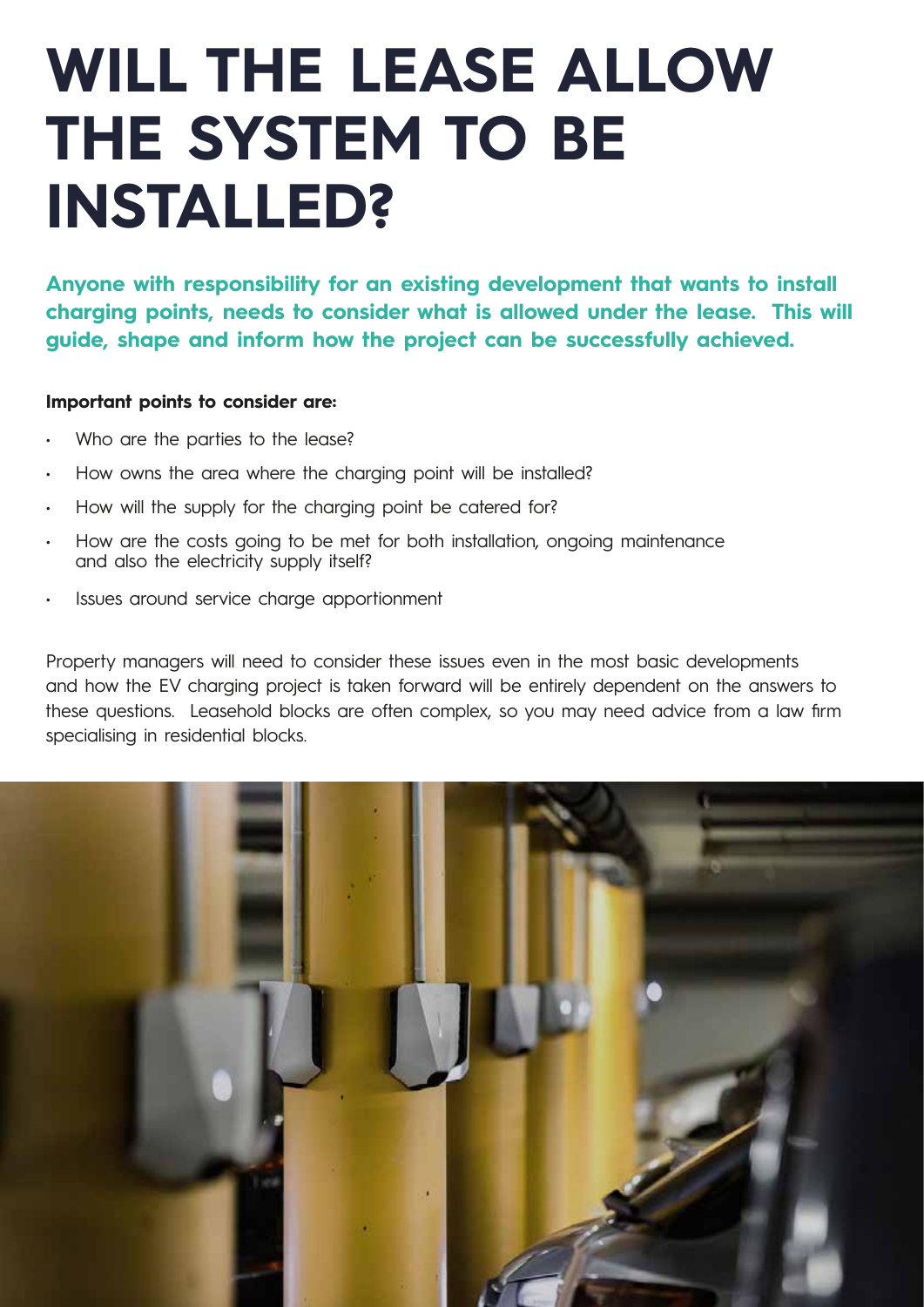## **CHECK THE EXISTING ELECTRICAL SUPPLY**

Your next step is to have the building's incoming electrical supply investigated **and tested to confirm if any spare capacity is available to deliver to the new charging network or whether there is a need for a power upgrade.**

With smart load-balancing charger systems now available, it's possible to achieve sufficient charging options that maximise any spare capacity the block may have. Energy efficiency has improved in many blocks to the point that we often find buildings have enough spare capacity to use during the early days of transition to EVs. However, as demand grows you may need to speak to your power supplier regarding an upgraded incoming supply provision.

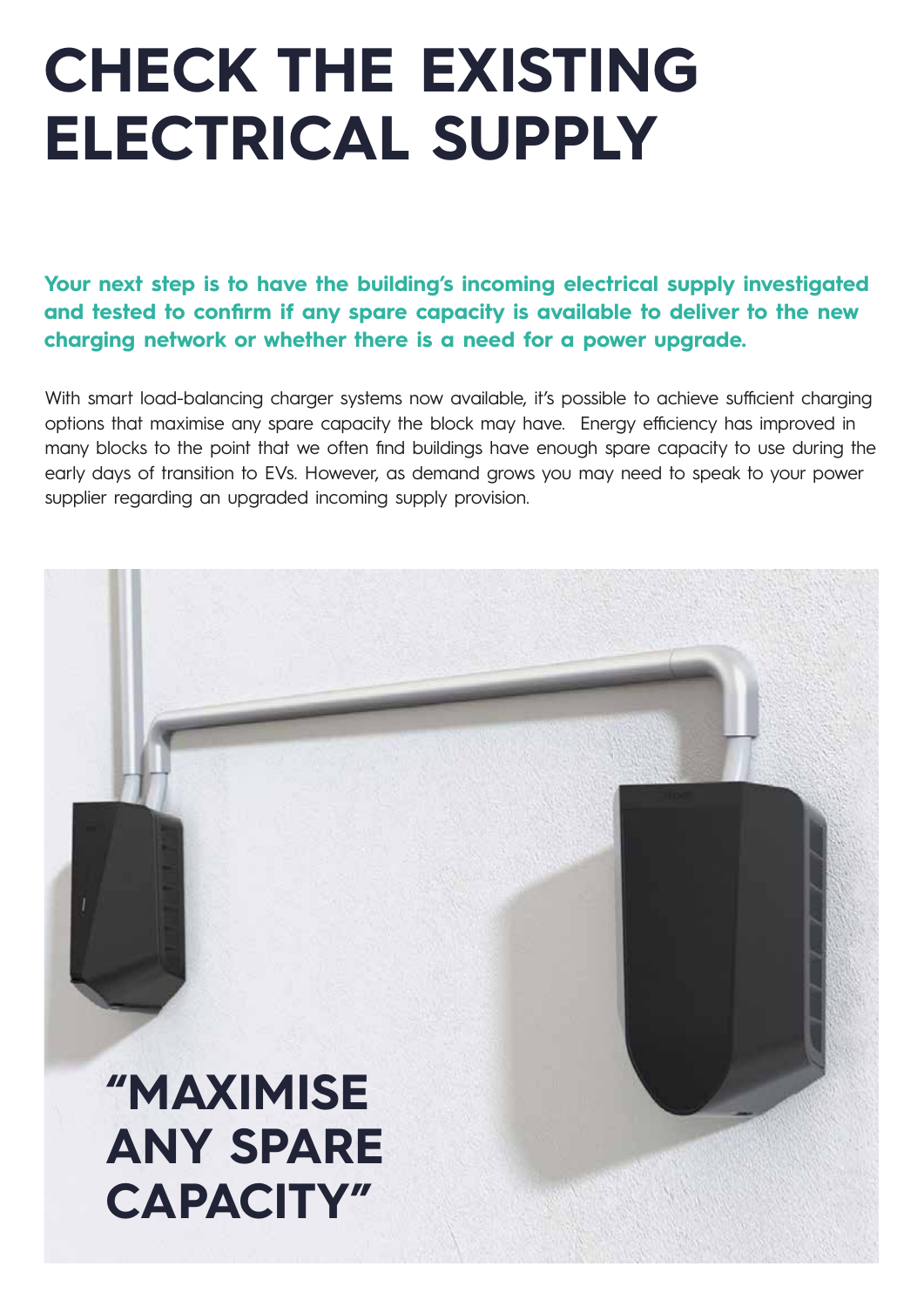## **HOW WILL CHARGERS CONNECT TO THE BLOCK'S ELECTRICITY METERS?**

**Management of cable infrastructure is very important – getting it wrong can be very dangerous. Imagine an array of chargers fed from various points around the building**

Who would take responsibility for maintaining, testing and confirming compliance and continued safe use? Thankfully, most lease terms prevent individual supplies running through the common area. Instead, chargers must be connected to a single point of supply so there is a single point of isolation/disconnection. This is normally the common/landlord supply

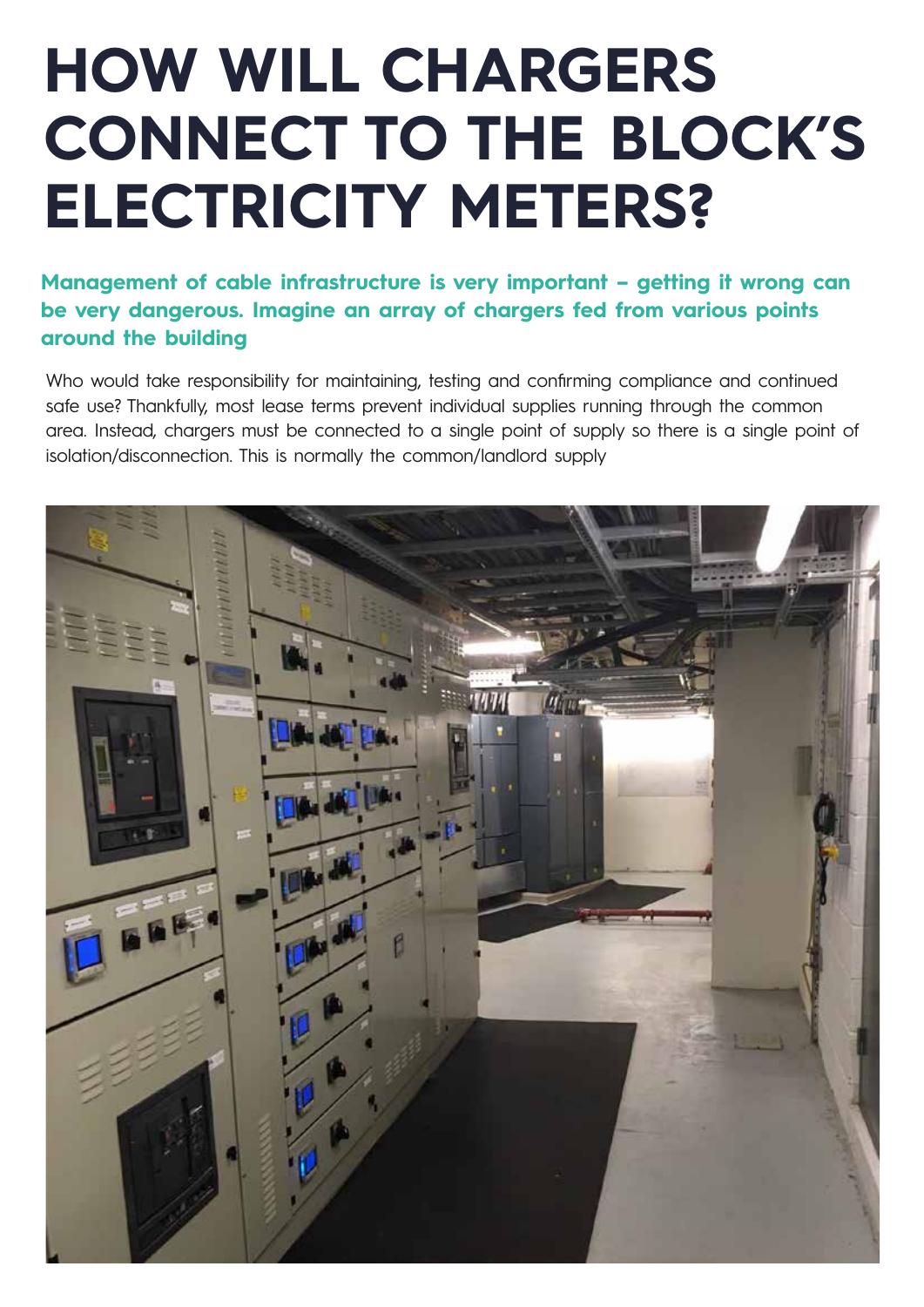## **SO WHERE DO I INSTALL THE CHARGERS**

#### **This is the million-dollar question, and we wish we had all the answers.**

With block parking facilities ranging from 'assigned', 'demised' and 'non-allocated', to 'visitors' and even 'no visitors', every charger installation project is different, and each scheme must be designed to be unique to that development. So, this is where site visits, resident engagement, and pre-planning are imperative. As we said earlier, plan, plan, and plan again.

However, despite the various parking arrangements, it's common for blocks to opt for a 'passive solution' to every or every other bay (shared) which includes the mains distribution and final circuits terminated to parking bays, ready for future connection of a charger…. Basically a 'future-proofed' facility.

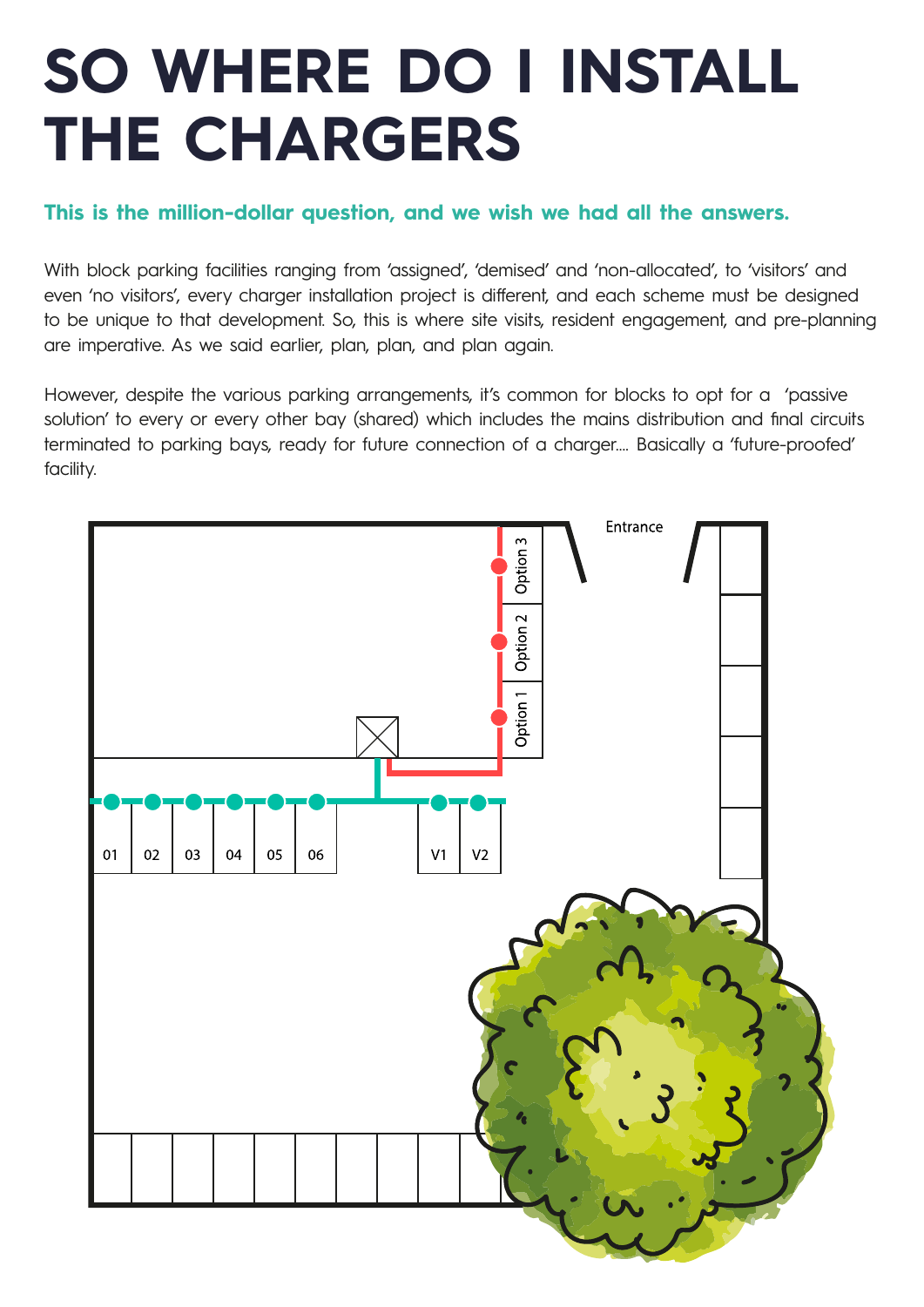

## **MAKE SURE ITS OCPP - YOU HEARD IT HERE FIRST.**

Billing and recovery of electricity usage is the next important area that anyone thinking of installing chargers needs to consider. Make sure you opt for an 'open protocol' or OCPP solution that will allow you to interface any billing and management platform. Many new and exciting companies are developing easy to use, smart billing platforms, some even partnering energy suppliers. If you buy into a closed protocol, non-OCPP you could be surrendering your billing and management flexibility for good.

And lastly find an independent supplier who is not "product led' to guide you, don't be swayed by a manufacturer-led solution.

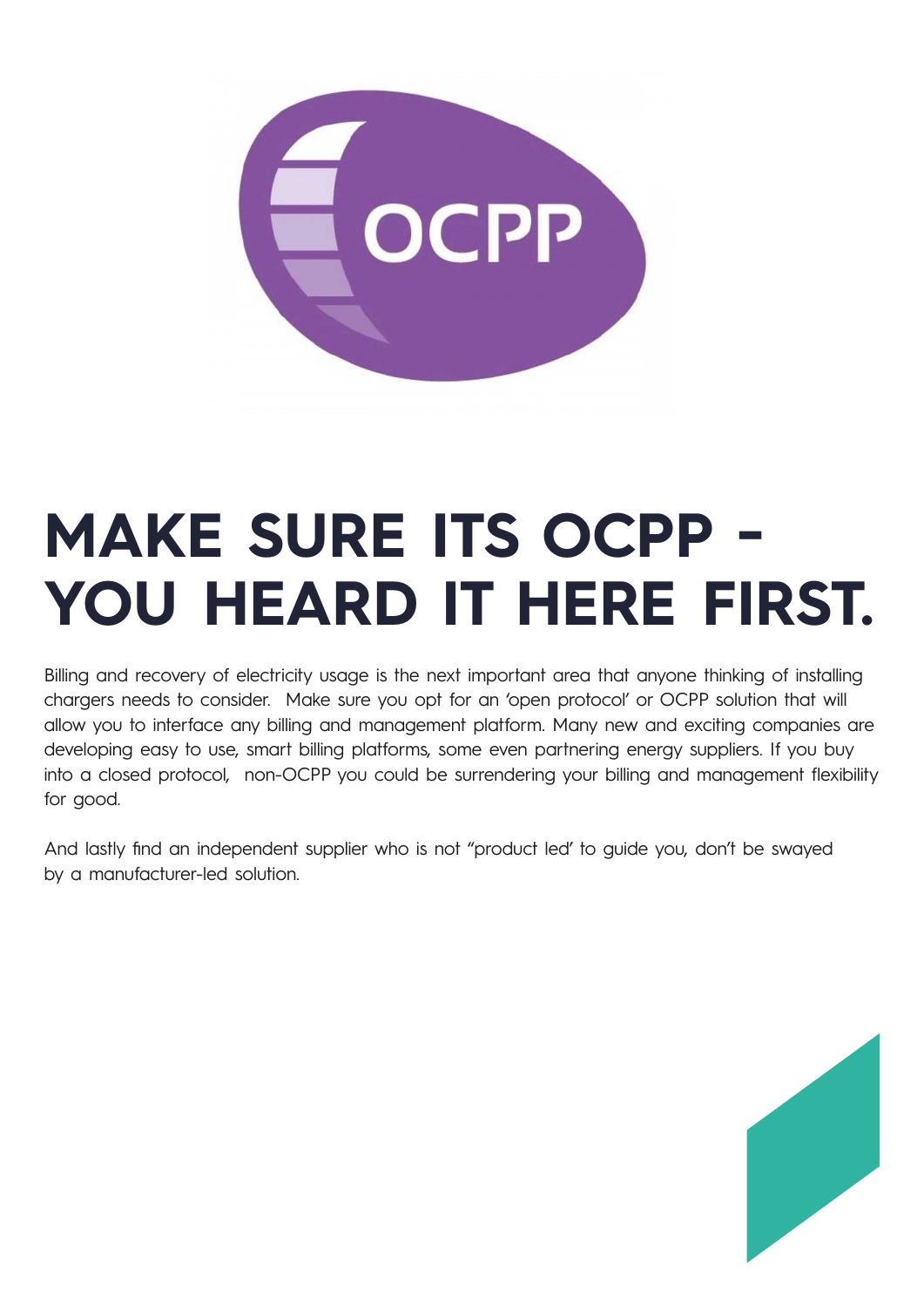## **HOW DOES THE BLOCK RECOVER THE FUNDS FROM RESIDENT USAGE?**

**Any smart charging solution will integrate a billing platform that allows access to be granted to users remotely. The charger is installed, and the resident(s) are added to the platform.** 

Here's how it works. The user connects to the charger, their usage is logged, and they are billed automatically. Just like when we park in the High Street using local authority parking bays. We select a bay; we select how long we wish to park (or charge in this case) and the money is taken from our bank/card and paid to the parking facility's owner/authority

The block management company receives monthly reports of each resident's usage and the funds recovered. These collected funds are dropped back into the account (normally the service charge account) that pays for the common/landlord electricity supply.

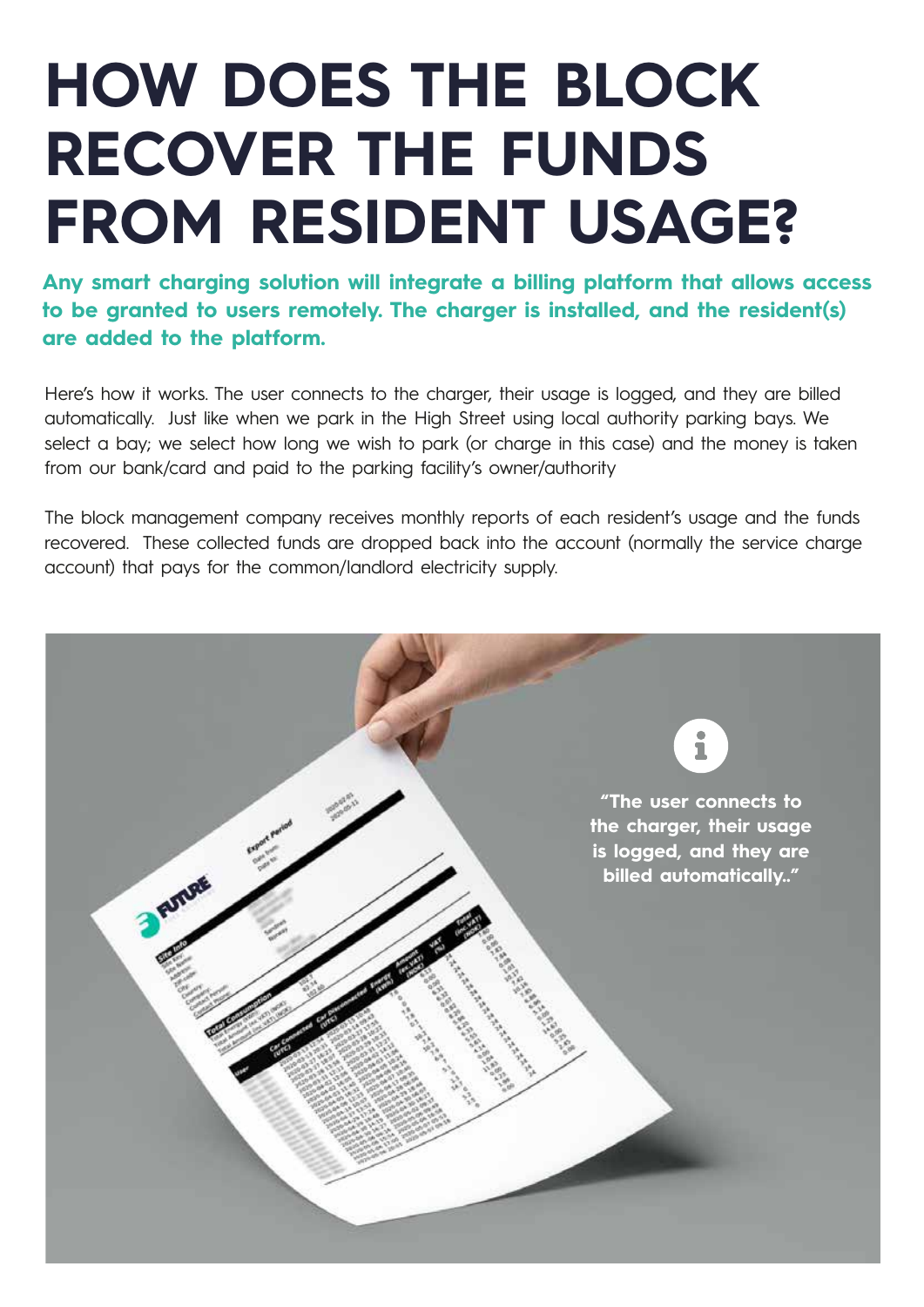#### **BILLING & RECOVERY OF USAGE**

#### **Finally, you must confirm that users of the EV chargers are paying for their usage.**

There are several solutions that have been implemented over the years; licensed access cards, Token Pay and the new online smart billing. You must confirm operation and ensure that no one is taking advantage of free electricity to fuel their vehicle at the expense of other residents.





**The Future Fuel guarantee that you only pay for what you use.**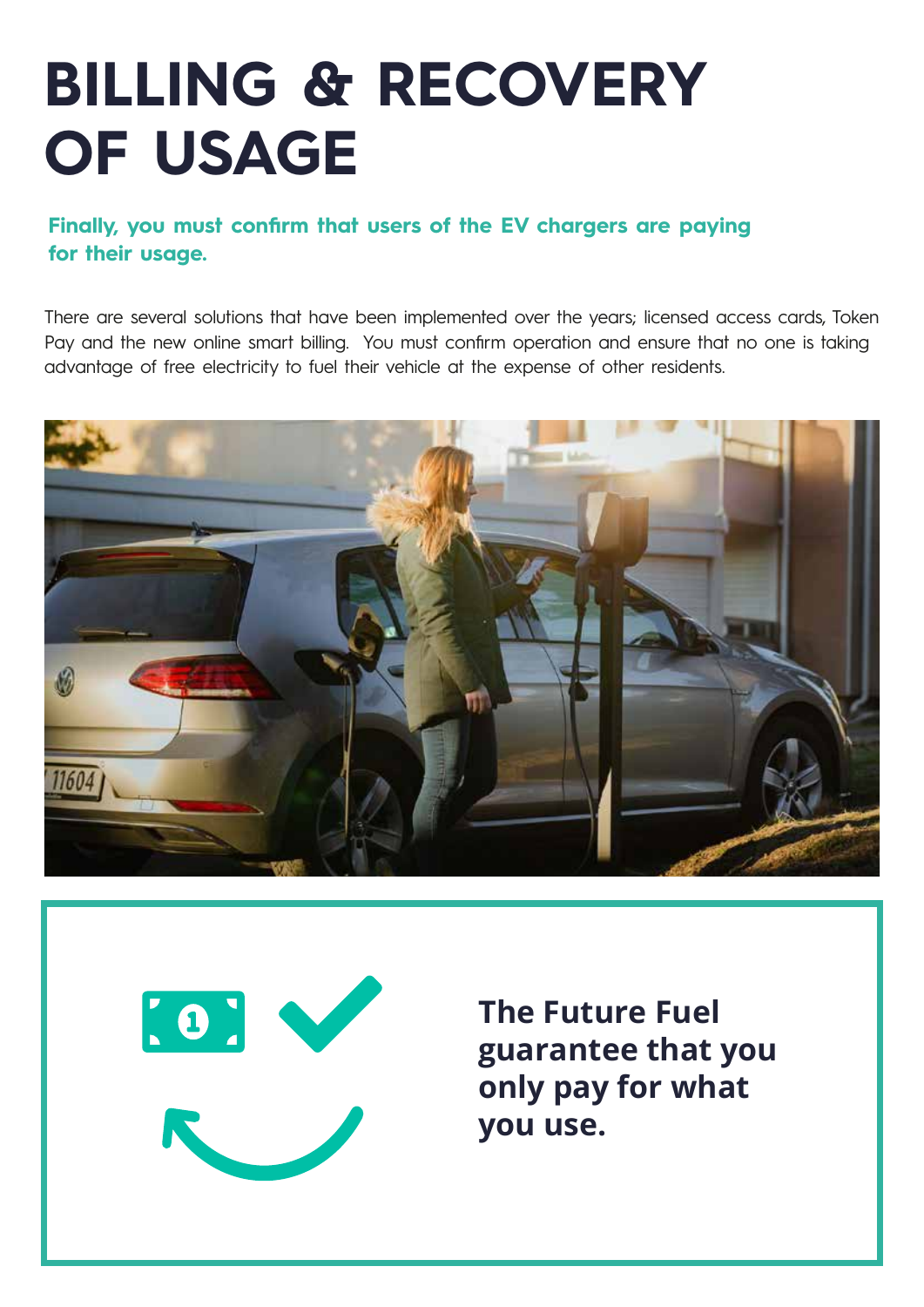#### **HOW DOES THE BLOCK PAY FOR THIS?**

**Most residential blocks we have worked with utilise a similar format to the one outlined above, however we have seen a huge array of different budgeting and payment structures.** 

Normally the service charge (or freeholder) pays for the infrastructure and distribution systems and then it's down to the resident to buy the [pre-selected] charger to be installed in their bay. We can apply for a grant to cover part of the cost of the charger for the resident, should they have permission via the OLEZ Home charge scheme, although there are some stipulations we must meet.

If the residents sell the property, then the charger could be disconnected and handed to the owner. However, most will remain, just like selling your fridge as part of the kitchen when you sell your house.

The chargers must be from the agreed manufacture/supplier as they must communicate to prevent building overload while connecting to the block's billing and management platform.

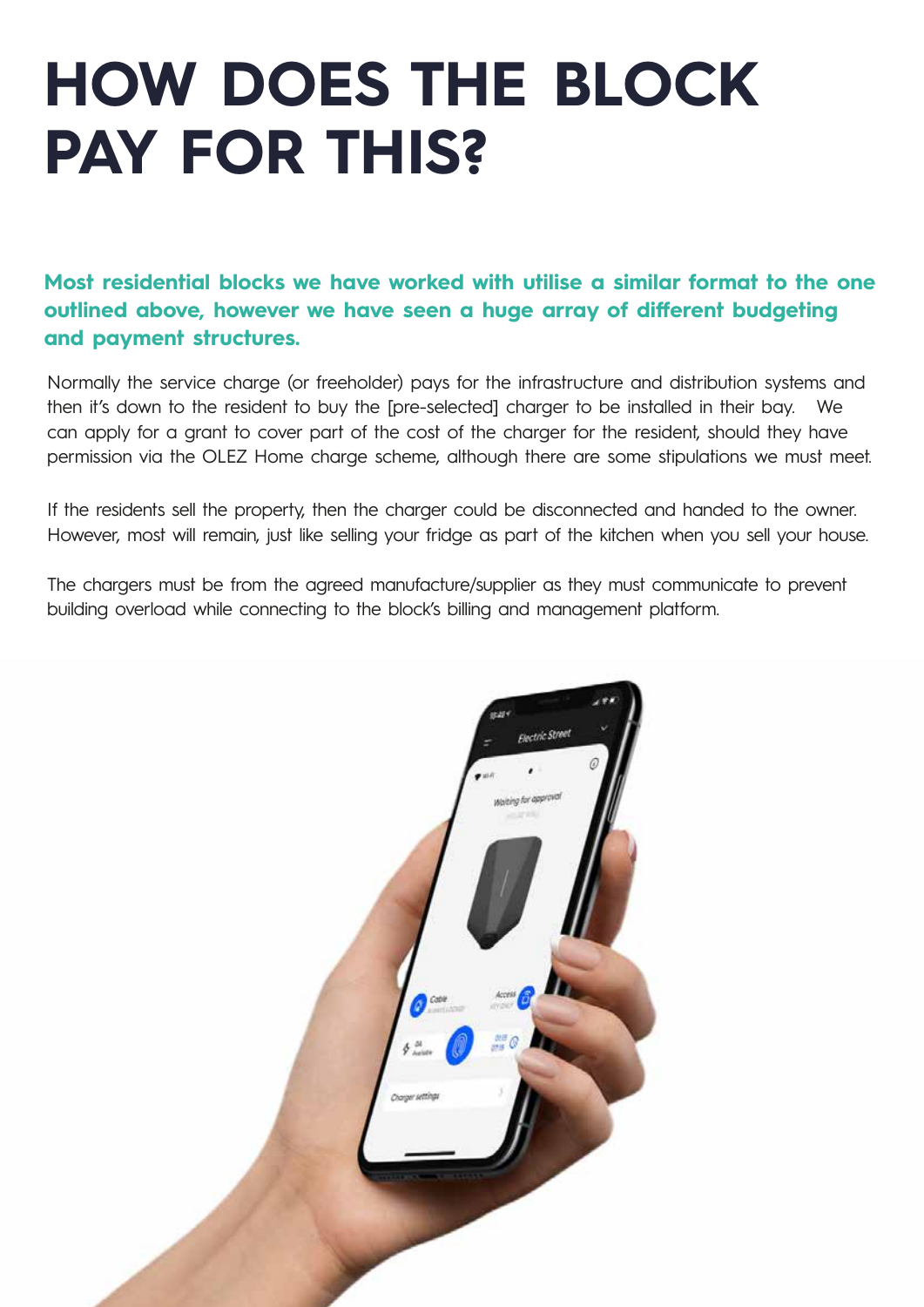## **HELP WITH FUNDING**

**If all this on top of the price of a new electric car sounds expensive, then help is at hand.** 

From April next year, a newly positioned Electric Vehicle Homecharge Scheme will fund up to £30,000 of leaseholder's installation costs, so now is the time to take stock of the charging infrastructure requirements in your blocks.

Our advice to property managers is to get the ball rolling now; get designs, proposals and scopes in place, so projects are agreed, and you are positioned to file your application to the EVHS for approval on time. Once the fund opens, it is likely to be heavily subscribed. Early applicants are likely to be most successful in securing funds, which won't be in place indefinitely.



Office for Zero **Emission Vehicles** 

**In the next couple of years, EV take-up is expected to grow exponentially, so do your homework, plan and make sure you're well prepared for that call when it comes, because you can rest assured – it will.**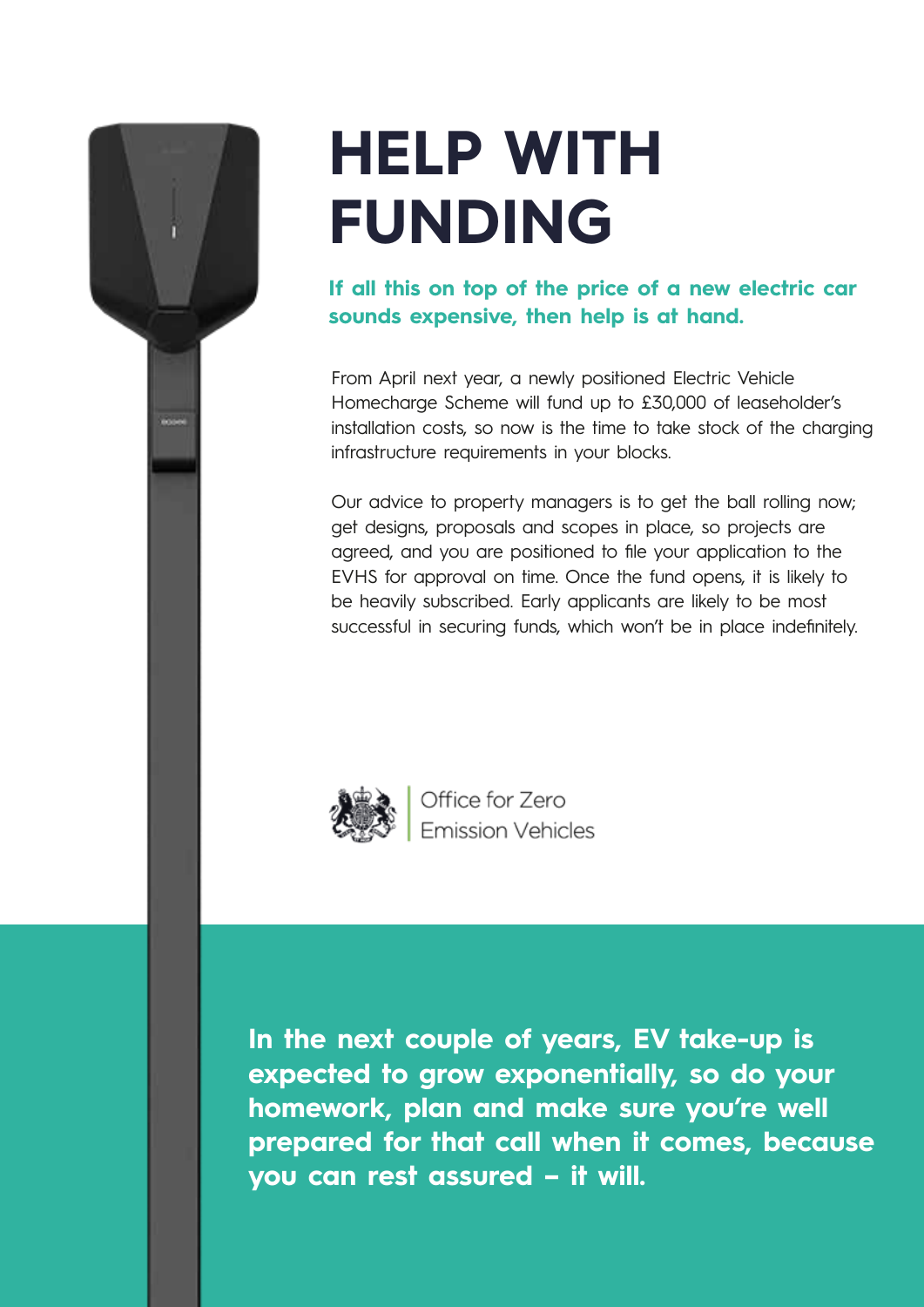#### **MY EV CHARGERS HAVE BEEN INSTALLED, WHAT NOW?**

**With EV chargers, like any other electrical installation, safety and compliance are vital. These are high powered pieces of kit and must be maintained like any other piece of electrical equipment in a block.**

We recommend that you adopt a regular PPM service agreement where part of the arrangement is to have the equipment tested and certified as "Satisfactory for continued use" from a registered and qualified electrical contractor.